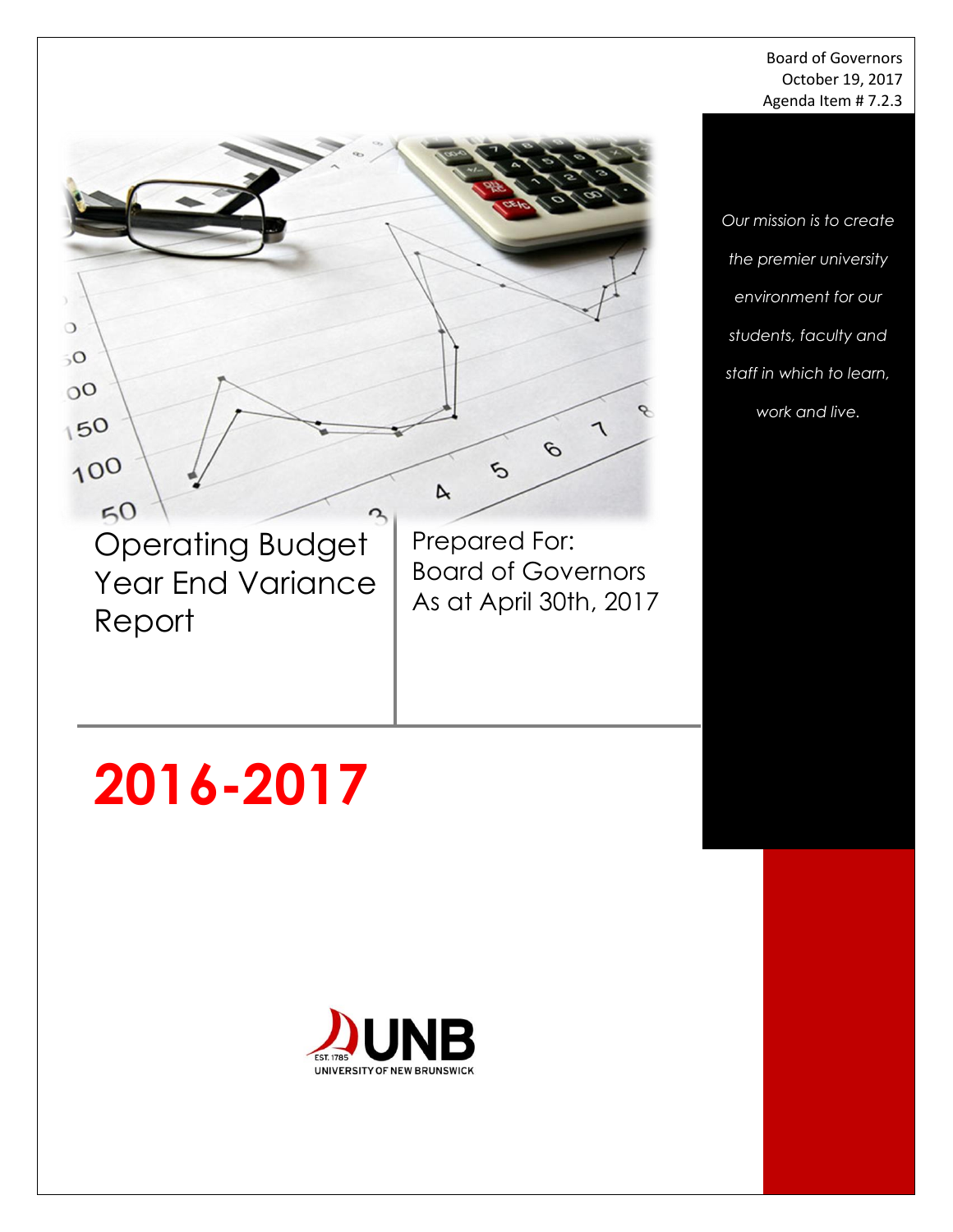

# **Table of Contents**

|                                                                                        | 3                                                     |
|----------------------------------------------------------------------------------------|-------------------------------------------------------|
|                                                                                        | $\overline{4}$                                        |
|                                                                                        | 5                                                     |
|                                                                                        | 6                                                     |
| Fredericton Campus and University-wide Units Operating Budget 2016-17 Year-End Results | $\overline{7}$                                        |
|                                                                                        | 8                                                     |
|                                                                                        | 9                                                     |
|                                                                                        | $\overline{11}$<br>$\overline{11}$<br>$\overline{11}$ |
|                                                                                        | 12                                                    |
|                                                                                        | 12                                                    |
|                                                                                        | 12                                                    |
|                                                                                        | -13                                                   |
|                                                                                        | 14                                                    |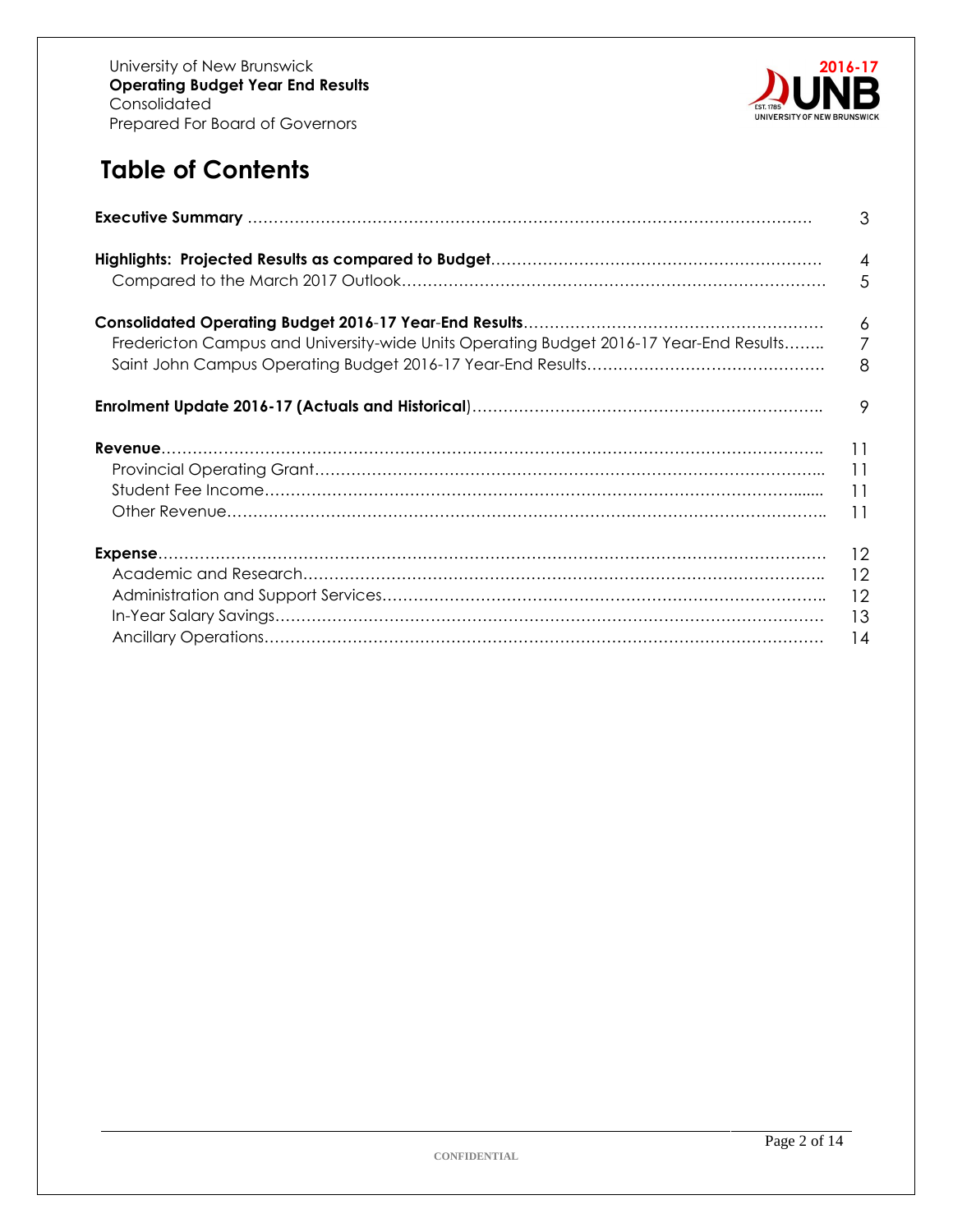

## **Executive Summary**

#### Budget Objective

The Board of Governors approves a \$2.6 million net operating deficit, after one-time items in its 2016-17 Operating Budget. The budget included one-time costs of \$8.0 million that were funded from internally restricted net assets. \$9.5 million was budgeted for transfer from internally restricted accounts to fund both these one-time items and to reduce the ongoing structural deficit from \$4.1 million to \$2.6 million. The one-time expenses included funding for the recruitment marketing campaign, tuition rebate for NB students and support for sustainability items that were subsequently added to the approved base budget in 2017-18.

Revenues and expenses designated as "one-time" are those amounts that are not expected to continue from year to year. This is an important distinction as one-time revenues cannot be counted on to fund ongoing expenses. If ongoing expenses are expected to exceed ongoing revenues, the University has what is known as a structural deficit. In the 2016-17 operating budget, this was \$4.1 million. One-time transfers from internally restricted reserves are finite and cannot be relied on to cover ongoing expenses.

#### Year End Results

As shown in the consolidated operating budget (page 5), the University of New Brunswick has ended the year with a net operating deficit of \$1.5 million versus a budgeted net deficit of \$2.6 million.

Revenue was under budget by \$3.7 million comprising:

- (\$2.3 million) of tuition revenue on the Fredericton campus
- \$0.5 million of tuition revenue on the Saint John Campus
- (\$0.4 million) related to the Provincial Operating Grant related to the funding formula
- (\$1.5 million) related to other revenue, mainly due to lower than budgeted net income from CEL.

Overall total expenses were under budget by \$2.4 million. \$750 thousand of the variance resulted from not using the entire one-time contingency amount. The remaining most significant factors include.

- \$1.0 million of salary savings in excess of budget (Fr \$0.1 million plus SJ \$0.9 million)
- \$0.6 million under budget for utilities (Fr \$0.8 million less SJ over budget \$0.2 million)

One-time items were under budget by \$2.3 million, related to.

- \$0.3 million under budget for the Why UNB campaign
- \$1.3 million additional funds transferred from Departmental reserves
- \$1.3 million under budget related to support for sustainability (Libraries)
- (\$0.3 million) reallocated from unspent Library support to fund overage of the multiuse greenhouse project (SJ)
- (\$0.3 million) surplus transferred to IRNA for academic development fund (SJ)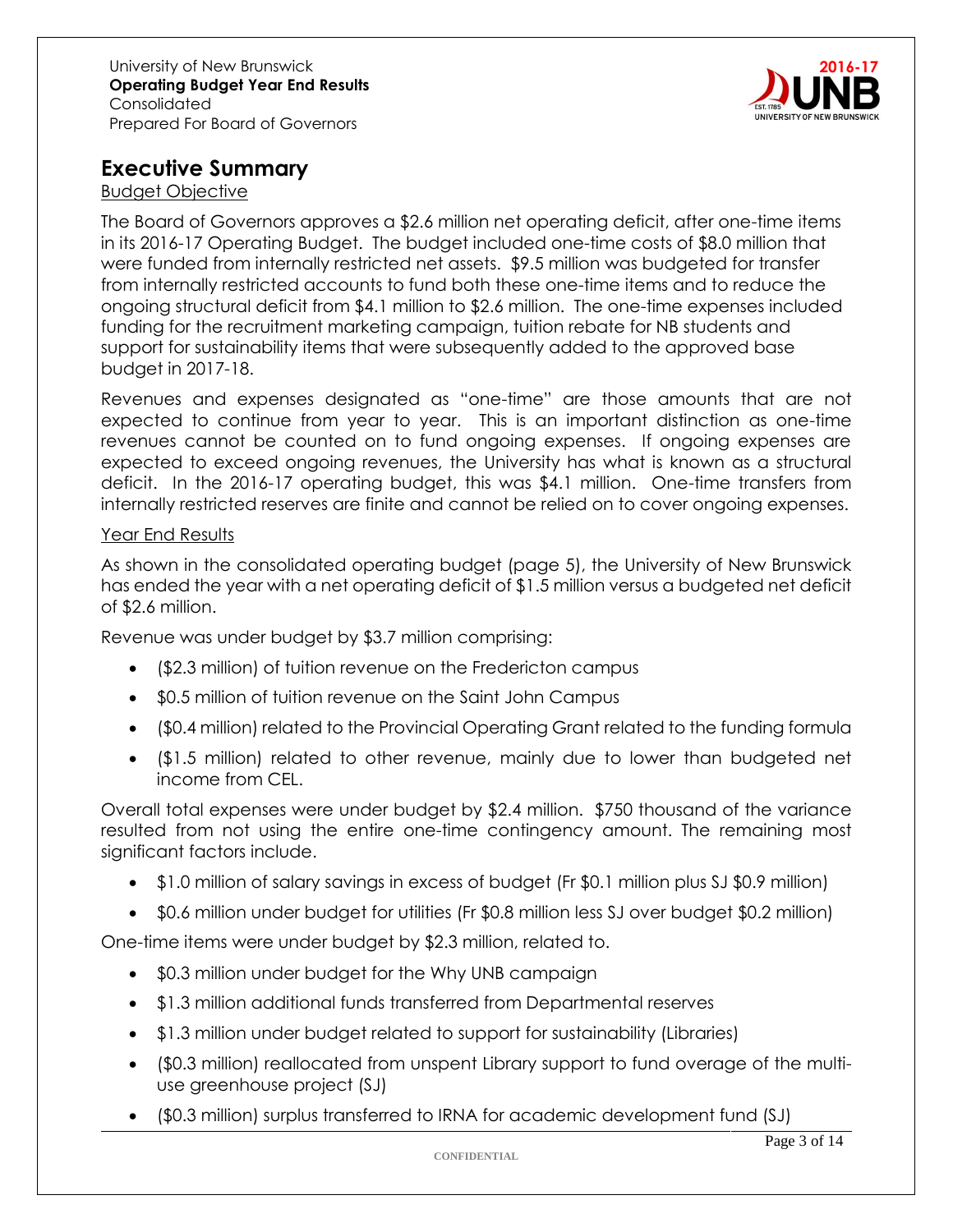

| Consolidated | Fredericton<br><b>Campus and</b><br>University-wide | Saint John<br><b>Campus</b> |
|--------------|-----------------------------------------------------|-----------------------------|
|              |                                                     |                             |
|              |                                                     |                             |
|              |                                                     |                             |
|              |                                                     |                             |
|              |                                                     |                             |
|              |                                                     |                             |
|              |                                                     |                             |
|              |                                                     |                             |
|              |                                                     |                             |
|              |                                                     |                             |
|              |                                                     |                             |
|              |                                                     |                             |
|              |                                                     |                             |





**Legend: Concern Concern Concern Significant Concern** 

**CONFIDENTIAL**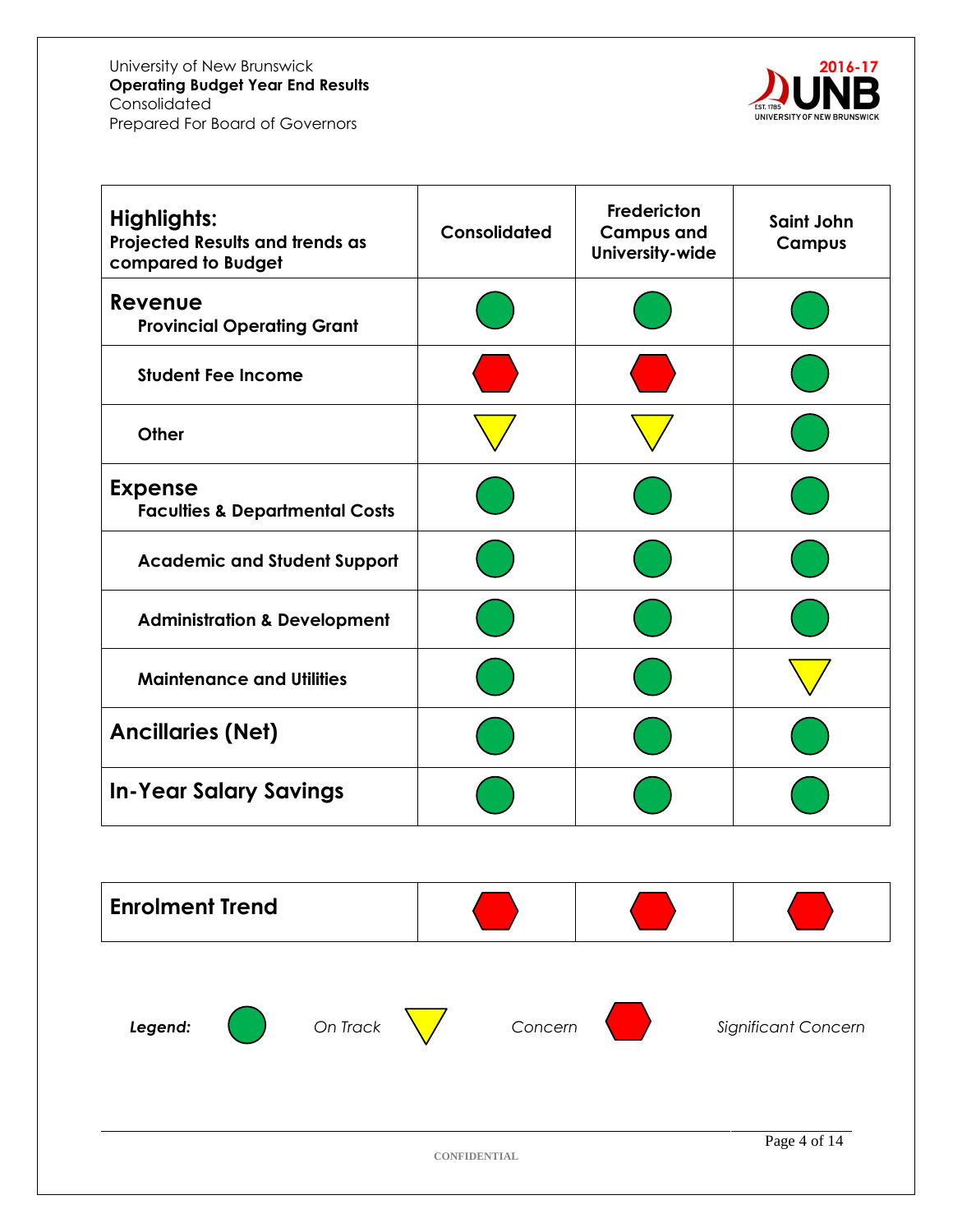

# **Compared to the March 2017 outlook**

At the March Finance Committee, a deficit in the region of \$3.5 million was expected. Final results show a more favourable consolidated deficit of \$1.5 million compared to the budgeted deficit of \$2.5 million.

Each \$1 million change represents approximately 0.5% of budgeted revenue, so the \$1 million variance from budget is approximately 0.5% of budgeted revenue and the variance from the March outlook is approximately 1% of budgeted revenue.

The change of \$2 million from March can be explained by four significant items, these being:

- \$1.3 million of one-time funding intended to support library acquisitions was not required. The funds were to be used to backstop contracts that continued into the 2017/18 fiscal year. When the ongoing library acquisitions budget was increased for 2017/18, the need was removed.
- \$(0.3) million reallocated from unused Why UNB funding and Library support to fund cost over-runs on the Multi-use Greenhouse project on the SJ campus (pending Board approval).
- \$0.75 million of contingency funding was not used in year. While this was planned for, it was not reflected in the March variance report pending the year-end results being known.
- \$0.25 million better than expected results for ancillary operations. This mostly related to steam costs being lower than expected.
- On a campus specific basis, it is worth noting the SJ Campus will end the year with no net deficit assuming a recommendation to internally restrict \$0.29 million for an academic development fund is approved.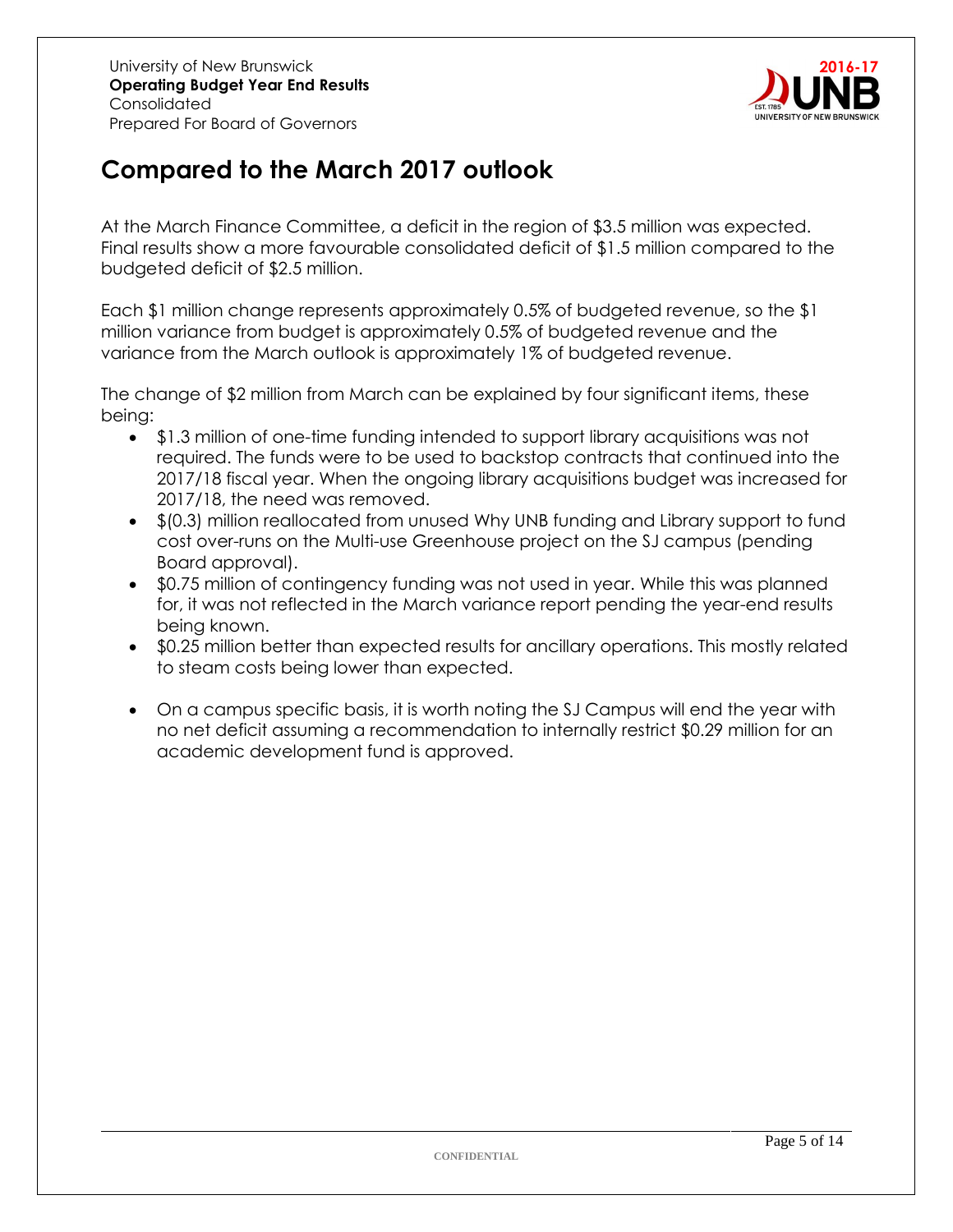

# **Consolidated Operating Budget 2016-17 Year End Results**

|                                                          |                       |            |                 |                                       | Fav (Unfav) Variance |           |
|----------------------------------------------------------|-----------------------|------------|-----------------|---------------------------------------|----------------------|-----------|
| (Thousands of Dollars)                                   | <b>Actual Results</b> |            |                 |                                       |                      |           |
|                                                          | 2015-16               |            |                 | <b>Approved Budget Actual Results</b> | <b>Dollars</b>       | Percent   |
| Revenue                                                  |                       |            |                 |                                       |                      |           |
| Provincial Operating Grant                               | \$                    | 111,966.4  | \$<br>112,336.5 | \$111,966.5                           | \$<br>(370.1)        | (0.3%     |
| Student Fee Income                                       |                       | 55,688.4   | 58,659.1        | 56,848.8                              | (1,810.4)            | $(3.1\%)$ |
| Other                                                    |                       | 16,446.1   | 17,685.5        | 16,200.9                              | (1,484.6)            | (8.4%)    |
| <b>Total Revenue</b>                                     |                       | 184,100.9  | 188,681.2       | 185,016.1                             | (3,665.1)            | (1.9%     |
| <b>Expense</b>                                           |                       |            |                 |                                       |                      |           |
| Academic and Research                                    |                       |            |                 |                                       |                      |           |
| Faculties and Departmental Costs                         |                       | 105,105.7  | 106,431.4       | 106,329.1                             | 102.2                | 0.1%      |
| Academic and Student Support                             |                       | 32,966.1   | 33,505.5        | 33,459.0                              | 46.4                 | 0.1%      |
| Sub-Total                                                |                       | 138,071.8  | 139,936.8       | 139,788.2                             | 148.7                |           |
| Administration and Support Services                      |                       |            |                 |                                       |                      |           |
| Administration and Development                           |                       | 31,534.5   | 30,976.0        | 31,313.6                              | (337.6)              | $(1.1\%)$ |
| Maintenance and Utilities                                |                       | 22,121.7   | 21,850.3        | 21,320.8                              | 529.5                | 2.4%      |
| Sub-Total                                                |                       | 53,656.2   | 52,826.3        | 52,634.4                              | 191.9                |           |
| <b>Total Operating Expense</b>                           |                       | 191,728.0  | 192,763.1       | 192,422.6                             | 340.5                | 0.2%      |
| Ancillary Operation (Net)                                |                       | 581.5      | 1,223.2         | 974.9                                 | 248.3                | 20.3%     |
| In-Year Contingency                                      |                       | 1,500.0    | 1,500.0         | 750.0                                 | 750.0                | 50.0%     |
| In-Year Salary Savings                                   |                       | (5,649.0)  | (3,769.4)       | (4,796.4)                             | 1,027.0              | (27.2%)   |
| In-Year Priority Allocations                             |                       | 1,214.0    | 1,028.0         | 1,028.0                               |                      | 0.0%      |
| Sub-Total                                                |                       | (2,353.5)  | (18.1)          | (2,043.4)                             | 2,025.3              |           |
| <b>Total Expense</b>                                     |                       | 189,374.5  | 192,745.0       | 190,379.1                             | 2,365.8              | 1.2%      |
| <b>Net Position before One-Time Items</b>                |                       | (5, 273.6) | (4,063.8)       | (5,363.0)                             | (1,299.2)            | 32.0%     |
| <b>One-Time Costs</b>                                    |                       |            |                 |                                       |                      |           |
| Why UNB Campaign                                         |                       | (4,250.0)  | (3,998.0)       | (3,670.7)                             | 327.3                | (8.2%)    |
| Tuition Rebate for NB Students                           |                       |            | (943.8)         | (939.2)                               | 4.6                  | $(0.5\%)$ |
| Support for Sustainability                               |                       |            | (3,091.0)       | (1,760.6)                             | 1,330.4              | (43.0%)   |
| Sub Total Including One-Time Costs                       |                       | (4,250.0)  | (8,032.8)       | (6,370.4)                             | 1,662.4              | (20.7%)   |
| <b>Net Position Including One-Time Costs</b>             |                       | (9,523.6)  | (12,096.6)      | (11,733.4)                            | 363.2                | $(3.0\%)$ |
| Transfers from (to) Internally Restricted Net Assets     |                       |            |                 |                                       |                      |           |
| From Departmental Carry-forwards                         |                       |            | 601.2           | 1,906.0                               | 1,304.8              | 217.0%    |
| From Central Internally Restricted Net Assets            |                       | 6,379.9    | 8,936.2         | 8,936.2                               |                      | 0.0%      |
| For Multi-use Greenhouse                                 |                       |            | $\blacksquare$  | (331.5)                               | (331.5)              | 0.0%      |
| For Academic Development Fund                            |                       |            | $\blacksquare$  | (292.8)                               | (292.8)              | 0.0%      |
| Net Transfers from (to) Internally Restricted Net Assets |                       | 6,379.9    | 9,537.4         | 10,217.9                              | 680.5                | 7.1%      |
| <b>Net Position</b>                                      |                       | (3, 143.7) | (2,559.2)       | (1,515.5)                             | 1,043.6              |           |
| Net Position as a % of Budgeted Revenue                  |                       | (1.7%)     | (1.4%)          | (0.8%                                 | (0.6%)               |           |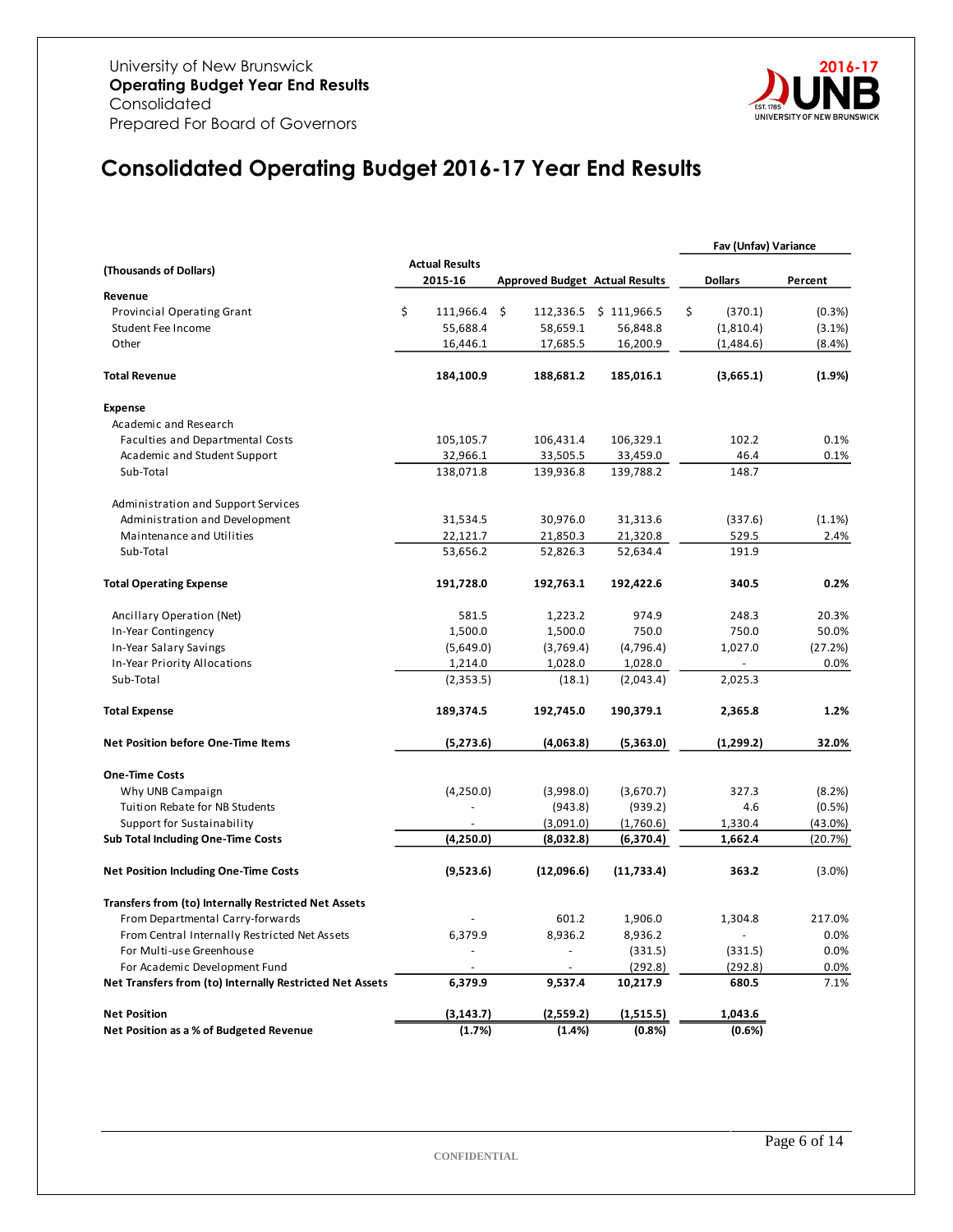

## *Fredericton Campus and University-wide Units Operating Budget 2016- 17 Year End Results*

|                                                          |                                  |                           |                       | Fav (Unfav) Variance |           |
|----------------------------------------------------------|----------------------------------|---------------------------|-----------------------|----------------------|-----------|
| (Thousands of Dollars)                                   | <b>Actual Results</b><br>2015-16 | Approved<br><b>Budget</b> | <b>Actual Results</b> | <b>Dollars</b>       | Percent   |
| Revenue                                                  |                                  |                           |                       |                      |           |
| <b>Provincial Operating Grant</b>                        | \$<br>93,584.4 \$                | 93,898.5                  | -\$<br>93,584.4       | \$<br>(314.1)        | (0.3%)    |
| Student Fee Income                                       | 41,109.4                         | 44,655.0                  | 42,333.2              | (2,321.9)            | (5.2%)    |
| Other                                                    | 12,996.4                         | 14,120.2                  | 12,628.4              | (1,491.8)            | (10.6%)   |
|                                                          |                                  |                           |                       |                      |           |
| <b>Total Revenue</b>                                     | 147,690.2                        | 152,673.8                 | 148,546.0             | (4, 127.8)           | (2.7%)    |
| <b>Expense</b>                                           |                                  |                           |                       |                      |           |
| Academic and Research                                    |                                  |                           |                       |                      |           |
| Faculties and Departmental Costs                         | 82,617.8                         | 84,025.9                  | 83,925.6              | 100.3                | 0.1%      |
| Academic and Student Support                             | 27,605.0                         | 28,401.1                  | 28,414.1              | (13.0)               | (0.0%     |
| Sub-Total                                                | 110,222.8                        | 112,426.9                 | 112,339.7             | 87.3                 |           |
| Administration and Support Services                      |                                  |                           |                       |                      |           |
| Administration and Development                           | 25,704.3                         | 25,329.1                  | 25,622.6              | (293.5)              | (1.2%)    |
| Maintenance and Utilities                                | 16,681.5                         | 17,049.2                  | 16,322.8              | 726.4                | 4.3%      |
| Sub-Total                                                | 42,385.8                         | 42,378.3                  | 41,945.4              | 432.9                |           |
|                                                          | 152,608.6                        | 154,805.2                 | 154,285.1             | 520.1                | 0.3%      |
| Ancillary Operation (Net)                                | 581.5                            | 1,223.2                   | 974.9                 | 248.3                | 20.3%     |
| In-Year Contingency                                      | 1,500.0                          | 1,500.0                   | 750.0                 | 750.0                | 50.0%     |
| In-Year Salary Savings                                   | (3,809.3)                        | (3,044.4)                 | (3, 165.8)            | 121.4                | $(4.0\%)$ |
| In-Year Priority Allocations                             | 955.3                            | 969.3                     | 969.3                 |                      | 0.0%      |
| Sub-Total                                                | (772.5)                          | 648.2                     | (471.5)               | 1,119.7              |           |
| <b>Total Expense</b>                                     | 151,836.1                        | 155,453.4                 | 153,813.6             | 1,639.8              | 1.1%      |
| <b>Net Position before One-Time Items</b>                | (4, 145.9)                       | (2,779.6)                 | (5,267.6)             | (2,488.0)            | 89.5%     |
| <b>One-Time Costs</b>                                    |                                  |                           |                       |                      |           |
| Why UNB Campaign                                         | (4,250.0)                        | (3, 198.4)                | (2,936.6)             | 261.8                | (8.2%)    |
| Tuition Rebate for NB Students                           |                                  | (717.8)                   | (713.2)               | 4.6                  | (0.6% )   |
| Support for Sustainability                               |                                  | (1,957.8)                 | (893.6)               | 1,064.2              | (54.4%)   |
| Sub Total Including One-Time Costs                       | (4,250.0)                        | (5,874.0)                 | (4,543.3)             | 1,330.7              | (22.7%)   |
| <b>Net Position Including One-Time Costs</b>             | (8,395.9)                        | (8,653.6)                 | (9,810.9)             | (1, 157.3)           | 13.4%     |
| Transfers from (to) Internally Restricted Net Assets     |                                  |                           |                       |                      |           |
| From Departmental Carry-forwards                         |                                  | 601.2                     | 1,906.0               | 1,304.8              | 217.0%    |
| From Central Internally Restricted Net Assets            | 4,866.4                          | 6,389.4                   | 6,389.4               |                      | 0.0%      |
| For Multi-use Greenhouse                                 |                                  | $\overline{\phantom{a}}$  |                       |                      | 0.0%      |
| For Academic Development Fund                            |                                  | ÷,                        |                       |                      | 0.0%      |
| Net Transfers from (to) Internally Restricted Net Assets | 4,866.4                          | 6,990.6                   | 8,295.4               | 1,304.8              | 18.7%     |
| <b>Net Position</b>                                      | (3,529.5)                        | (1,663.0)                 | (1,515.5)             | 147.4                |           |
| Net Position as a % of Budgeted Revenue                  | (2.4%)                           | (1.1%)                    | (1.0%)                | (0.1%)               |           |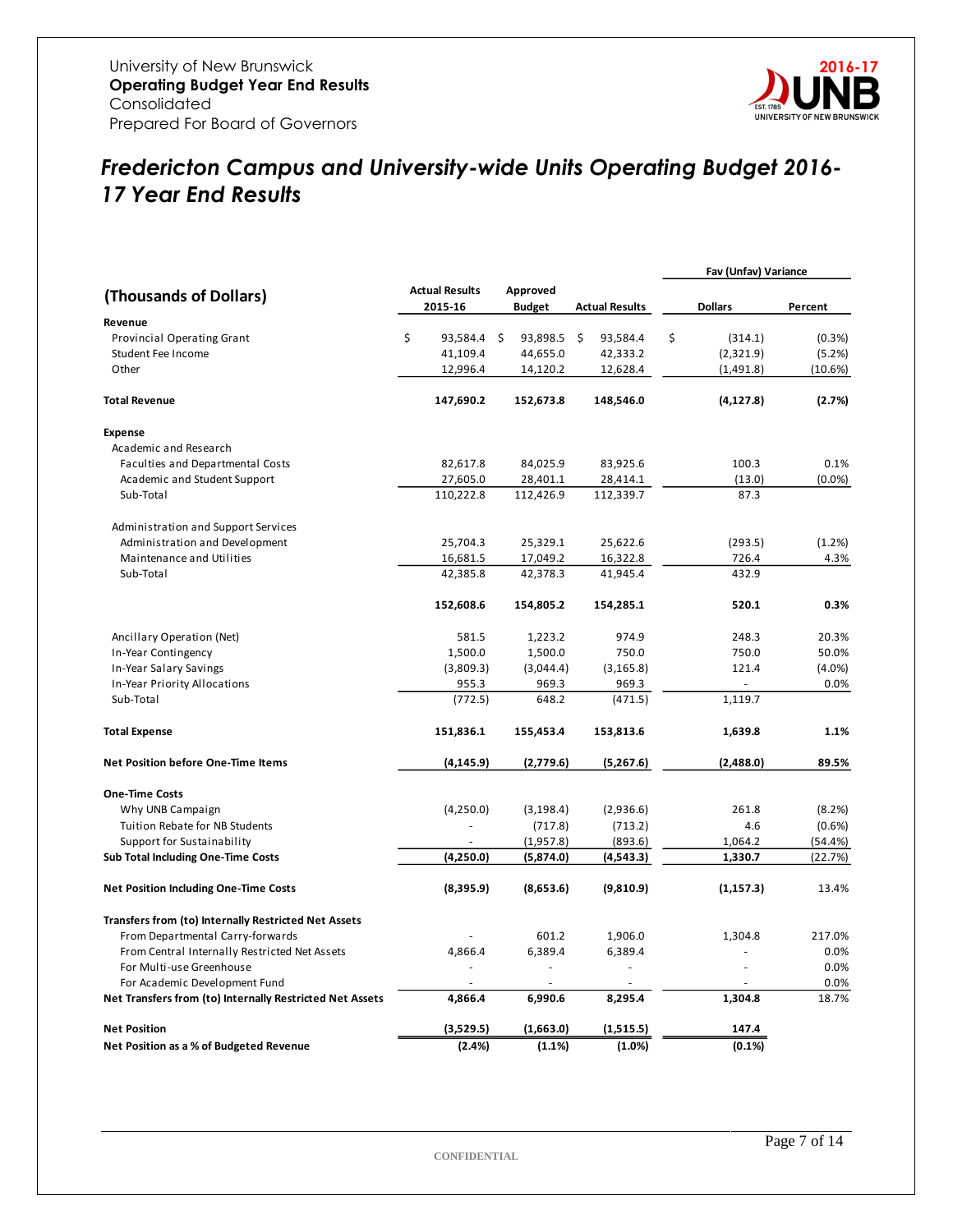

# *Saint John Campus Operating Budget 2016-17 Year End Results*

|                                                          |                       |               |                       | Fav (Unfav) Variance |           |
|----------------------------------------------------------|-----------------------|---------------|-----------------------|----------------------|-----------|
|                                                          | <b>Actual Results</b> | Approved      |                       |                      |           |
| (Thousands of Dollars)                                   | 2015-16               | <b>Budget</b> | <b>Actual Results</b> | <b>Dollars</b>       | Percent   |
| Revenue                                                  |                       |               |                       |                      |           |
| Provincial Operating Grant                               | \$<br>18,382.0 \$     | 18,438.0      | \$<br>18,382.1        | \$<br>(55.9)         | (0.3%)    |
| Student Fee Income                                       | 14,579.0              | 14,004.1      | 14,515.6              | 511.5                | 3.7%      |
| Other                                                    | 3,449.7               | 3,565.3       | 3,572.5               | 7.2                  | 0.2%      |
|                                                          |                       |               |                       |                      |           |
| <b>Total Revenue</b>                                     | 36,410.7              | 36,007.4      | 36,470.2              | 462.8                | 1.3%      |
| <b>Expense</b>                                           |                       |               |                       |                      |           |
| Academic and Research                                    |                       |               |                       |                      |           |
| Faculties and Departmental Costs                         | 22,487.9              | 22,405.5      | 22,403.5              | 2.0                  | 0.0%      |
| Academic and Student Support                             | 5,361.1               | 5,104.4       | 5,045.0               | 59.4                 | 1.2%      |
| Sub-Total                                                | 27,849.0              | 27,509.9      | 27,448.5              | 61.4                 | 0.2%      |
| Administration and Support Services                      |                       |               |                       |                      |           |
| Administration and Development                           | 5,830.2               | 5,646.9       | 5,691.0               | (44.1)               | (0.8%     |
| Maintenance and Utilities                                | 5,440.2               | 4,801.1       | 4,998.0               | (196.9)              | $(4.1\%)$ |
| Sub-Total                                                | 11,270.4              | 10,448.0      | 10,689.0              | (241.0)              | (2.3%)    |
| <b>Total Operating Expense</b>                           | 39,119.4              | 37,957.9      | 38,137.5              | (179.6)              | (0.5%)    |
| Ancillary Operation (Net)                                |                       |               |                       |                      |           |
| In-Year Contingency                                      |                       |               |                       |                      |           |
| In-Year Salary Savings                                   | (1,839.7)             | (725.0)       | (1,630.6)             | 905.6                | (124.9%)  |
| In-Year Priority Allocations                             | 258.7                 | 58.7          | 58.7                  |                      | 0.0%      |
| Sub-Total                                                | (1,581.0)             | (666.3)       | (1,571.9)             | 905.6                | (135.9%)  |
| <b>Total Expense</b>                                     | 37,538.4              | 37,291.6      | 36,565.6              | 726.0                | 1.9%      |
| <b>Net Position before One-Time Items</b>                | (1, 127.7)            | (1, 284.2)    | (95.4)                | 1,188.8              | (92.6%)   |
| <b>One-Time Costs</b>                                    |                       |               |                       |                      |           |
| Why UNB Campaign                                         |                       | (799.6)       | (734.1)               | 65.5                 | (8.2%)    |
| Tuition Rebate for NB Students                           |                       | (226.0)       | (226.0)               |                      | 0.0%      |
| Support for Sustainability                               |                       | (1, 133.2)    | (867.0)               | 266.2                | (23.5%)   |
| Sub Total Including One-Time Costs                       | $\blacksquare$        | (2, 158.8)    | (1,827.1)             | 331.7                | (15.4%)   |
| <b>Net Position Including One-Time Costs</b>             | (1, 127.7)            | (3,443.0)     | (1,922.5)             | 1,520.5              | (44.2%)   |
| Transfers from (to) Internally Restricted Net Assets     |                       |               |                       |                      |           |
| From Departmental Carry-forwards                         |                       |               |                       |                      |           |
| From Central Internally Restricted Net Assets            | 1,513.5               | 2,546.8       | 2,546.8               |                      | 0.0%      |
| For Multi-use Greenhouse                                 |                       | L.            | (331.5)               | (331.5)              | 0.0%      |
| For Academic Development Fund                            |                       | ä,            | (292.8)               | (292.8)              | 0.0%      |
| Net Transfers from (to) Internally Restricted Net Assets | 1,513.5               | 2,546.8       | 1,922.5               | (624.3)              | (24.5%)   |
| <b>Net Position</b>                                      | 385.8                 | (896.2)       | (0.0)                 | 896.2                |           |
| Net Position as a % of Budgeted Revenue                  | 1.1%                  | (2.5%)        | (0.0%                 | (2.5%)               |           |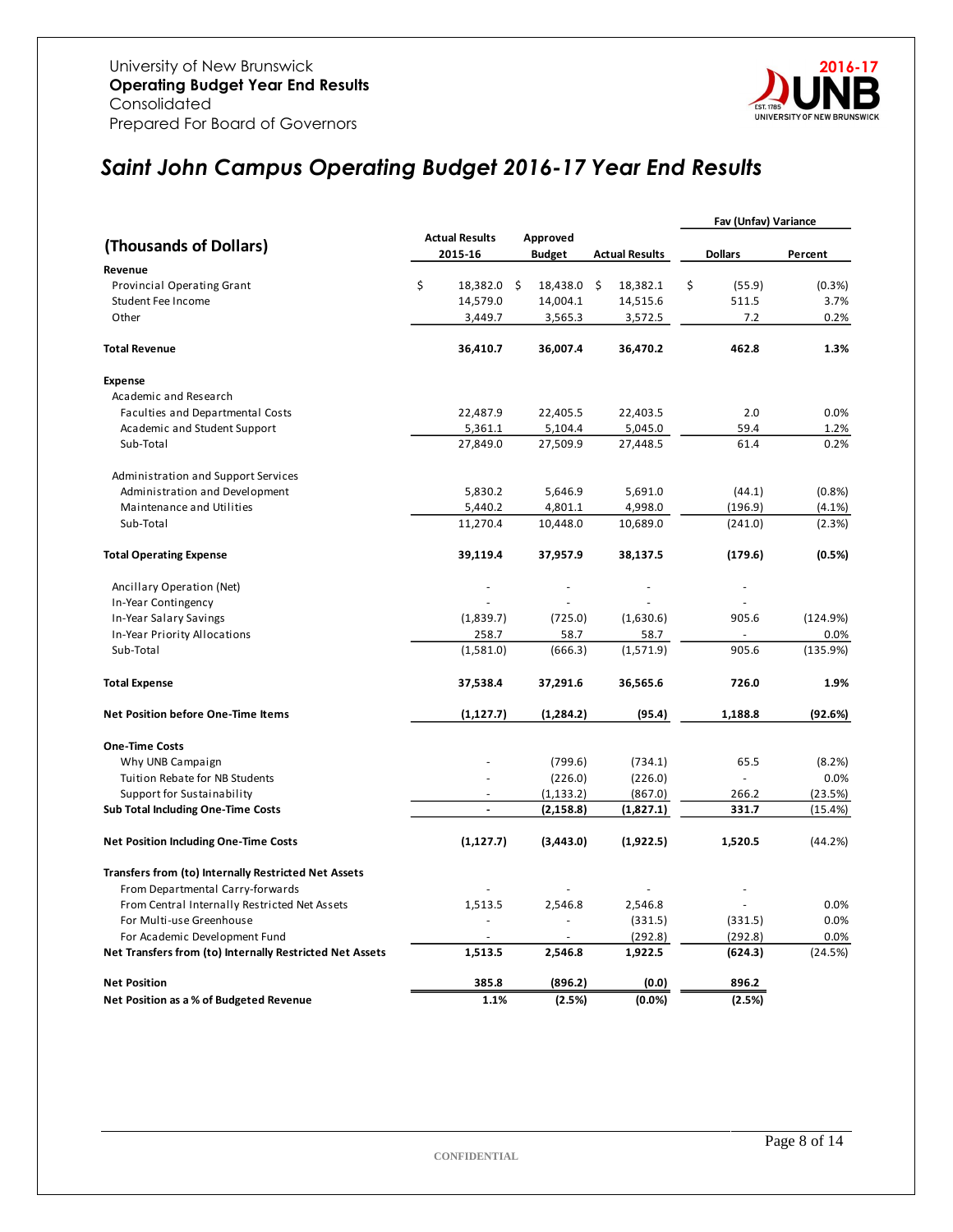

# **Enrolment Update 2016-17 (Actuals and Historical)**

|             | Term                | Academic<br>Level          | Immigration<br><b>Status</b> | 2011/12 | 2012/13 | 2013/14 | 2014/15 | Actual<br>2015/16 | <b>Budget</b><br>2016/17 | Actual<br>2016/17 |
|-------------|---------------------|----------------------------|------------------------------|---------|---------|---------|---------|-------------------|--------------------------|-------------------|
|             |                     | Undergraduate              | Domestic                     | 5,597   | 5,479   | 5,468   | 5,343   | 5,230             | 5,135                    | 5,174             |
|             |                     |                            | International                | 484     | 530     | 581     | 564     | 521               | 546                      | 471               |
|             | Fall                | <b>Total Undergraduate</b> |                              | 6,081   | 6,009   | 6,049   | 5,907   | 5,751             | 5,681                    | 5,645             |
|             |                     | Graduate                   | Domestic                     | 851     | 774     | 720     | 741     | 764               | 845                      | 760               |
| Campus      |                     |                            | International                | 360     | 376     | 381     | 355     | 329               | 384                      | 302               |
|             |                     | <b>Total Graduate</b>      |                              | 1.211   | 1.150   | 1,101   | 1.096   | 1.092             | 1.229                    | 1,062             |
|             |                     | <b>Total Fall</b>          |                              | 7,292   | 7,159   | 7,150   | 7,003   | 6,843             | 6,910                    | 6,707             |
| Fredericton |                     |                            |                              |         |         |         |         |                   |                          |                   |
|             |                     |                            | Domestic                     | 5,277   | 5,252   | 5,222   | 5,122   | 4,998             | 4.878                    | 4,980             |
|             |                     |                            | International                | 463     | 483     | 509     | 473     | 438               | 524                      | 401               |
|             | Winter              | <b>Total Undergraduate</b> |                              | 5,740   | 5,735   | 5,731   | 5,595   | 5,436             | 5,402                    | 5,381             |
|             |                     |                            | Domestic                     | 803     | 747     | 696     | 742     | 738               | 758                      | 741               |
|             |                     |                            | International                | 362     | 364     | 379     | 343     | 304               | 372                      | 289               |
|             |                     | <b>Total Graduate</b>      |                              | 1,165   | 1,111   | 1,075   | 1,085   | 1,041             | 1,130                    | 1,030             |
|             | <b>Total Winter</b> |                            |                              | 6,905   | 6,846   | 6,806   | 6,680   | 6,477             | 6,532                    | 6,410             |

|             |                   | Academic                   | Immigration   |         |         |         |         | Actual  | <b>Budget</b> | Actual  |
|-------------|-------------------|----------------------------|---------------|---------|---------|---------|---------|---------|---------------|---------|
|             | Term              | Level                      | <b>Status</b> | 2011/12 | 2012/13 | 2013/14 | 2014/15 | 2015/16 | 2016/17       | 2016/17 |
|             |                   | Undergraduate              | Domestic      | 1,674   | 1,664   | 1,571   | 1,441   | 1,413   | 1,391         | 1,451   |
|             |                   |                            | International | 524     | 501     | 419     | 348     | 336     | 266           | 263     |
|             | Fall              | <b>Total Undergraduate</b> |               | 2,199   | 2,165   | 1,990   | 1,789   | 1,749   | 1.657         | 1,714   |
|             |                   | Graduate                   | Domestic      | 112     | 92      | 81      | 64      | 70      | 70            | 76      |
|             |                   |                            | International | 73      | 78      | 97      | 71      | 62      | 50            | 56      |
|             |                   | <b>Total Graduate</b>      |               | 185     | 170     | 178     | 135     | 132     | 120           | 132     |
| Campus      | <b>Total Fall</b> |                            | 2,384         | 2,334   | 2,168   | 1,924   | 1,880   | 1,777   | 1,846         |         |
| <b>John</b> |                   |                            |               |         |         |         |         |         |               |         |
|             |                   |                            | Domestic      | 1,550   | 1,529   | 1,416   | 1,359   | 1,297   | 1,321         | 1,360   |
| Saint       |                   |                            | International | 534     | 471     | 418     | 355     | 292     | 253           | 243     |
|             | Winter            | <b>Total Undergraduate</b> |               | 2,084   | 2,000   | 1,834   | 1,714   | 1,589   | 1,574         | 1,603   |
|             |                   |                            | Domestic      | 105     | 95      | 83      | 86      | 74      | 70            | 80      |
|             |                   |                            | International | 67      | 80      | 93      | 69      | 66      | 50            | 59      |
|             |                   | <b>Total Graduate</b>      |               | 172     | 175     | 176     | 155     | 140     | 120           | 139     |
|             |                   | <b>Total Winter</b>        |               | 2,256   | 2,175   | 2,010   | 1,869   | 1.729   | 1.694         | 1.742   |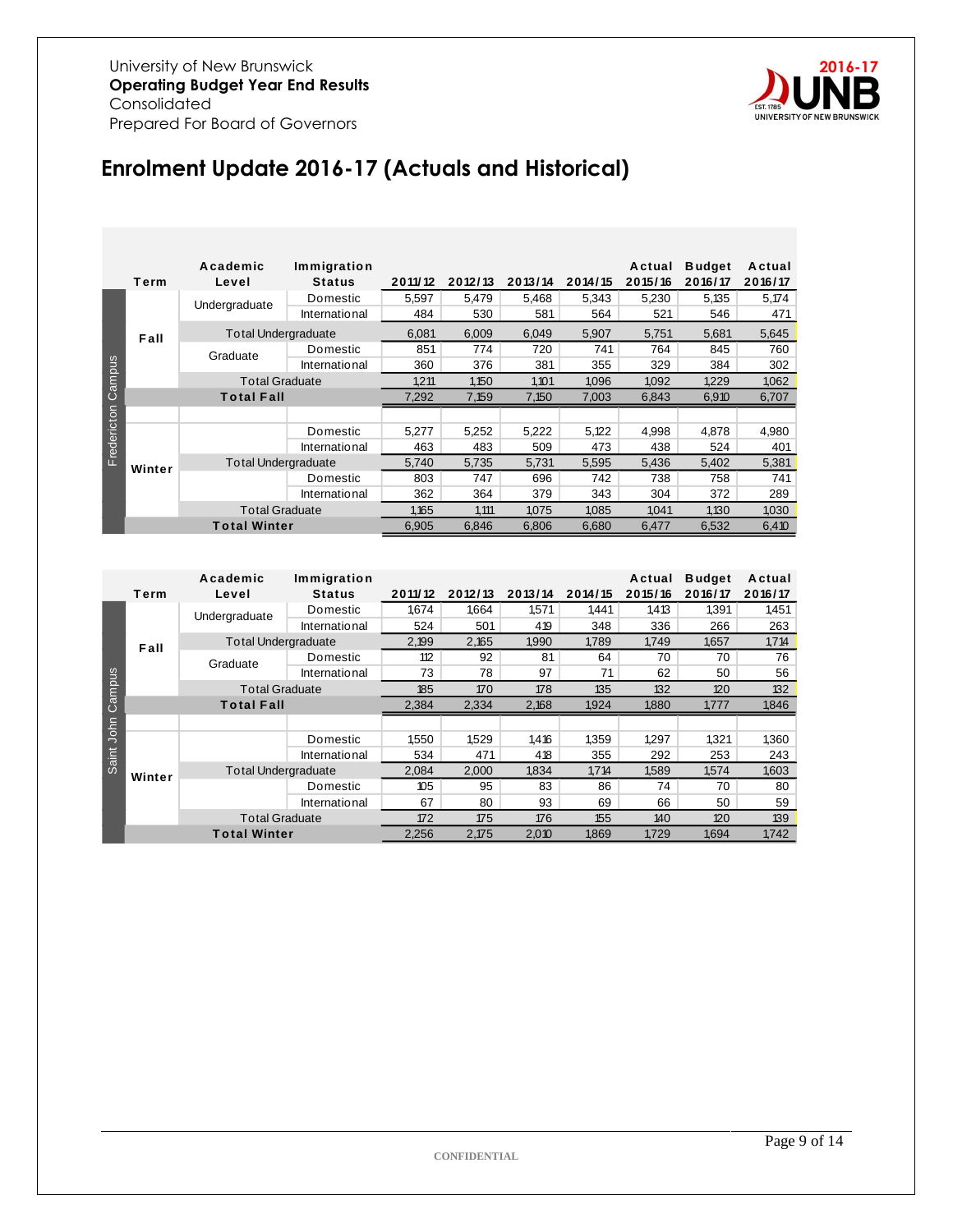

Notes:

Fall

The official snapshot of Fall enrolment was taken the first week after the exam period in December 2016.

- 1) Paid undergraduate students on the Fredericton Campus (5,645 FTE) represent 99.4% of budget. Paid undergraduate students on the Saint John Campus (1,714 FTE) represent 103.4% of budget.
- 2) Paid graduate students on the Fredericton Campus (1062 FTE) represent 86.4% of budget. Paid graduate students on the Saint John Campus (132 FTE) represents 110.2% of budget.
- 3) Paid international students on the Fredericton Campus (773 FTE) represent 83.1% of budget. Paid international students on the Saint John Campus (319 FTE) represents 101.0% of budget.

#### **Winter**

The official snapshot of Winter enrolment was taken 2 weeks after the start of the 2016 winter exam period.

- 1) Paid undergraduate students on the Fredericton Campus (5,381 FTE) represent 99.6% of budget. Paid undergraduate students on the Saint John Campus (1,603 FTE) represent 101.8% of budget.
- 2) Paid graduate students on the Fredericton Campus (1,030 FTE) represent 91.1% of budget. Paid graduate students on the Saint John Campus (139 FTE) represents 116.1% of budget.
- 3) Paid international students on the Fredericton Campus (690 FTE) represent 77.0% of budget. Paid international students on the Saint John Campus (302 FTE) represents 119.6% of budget.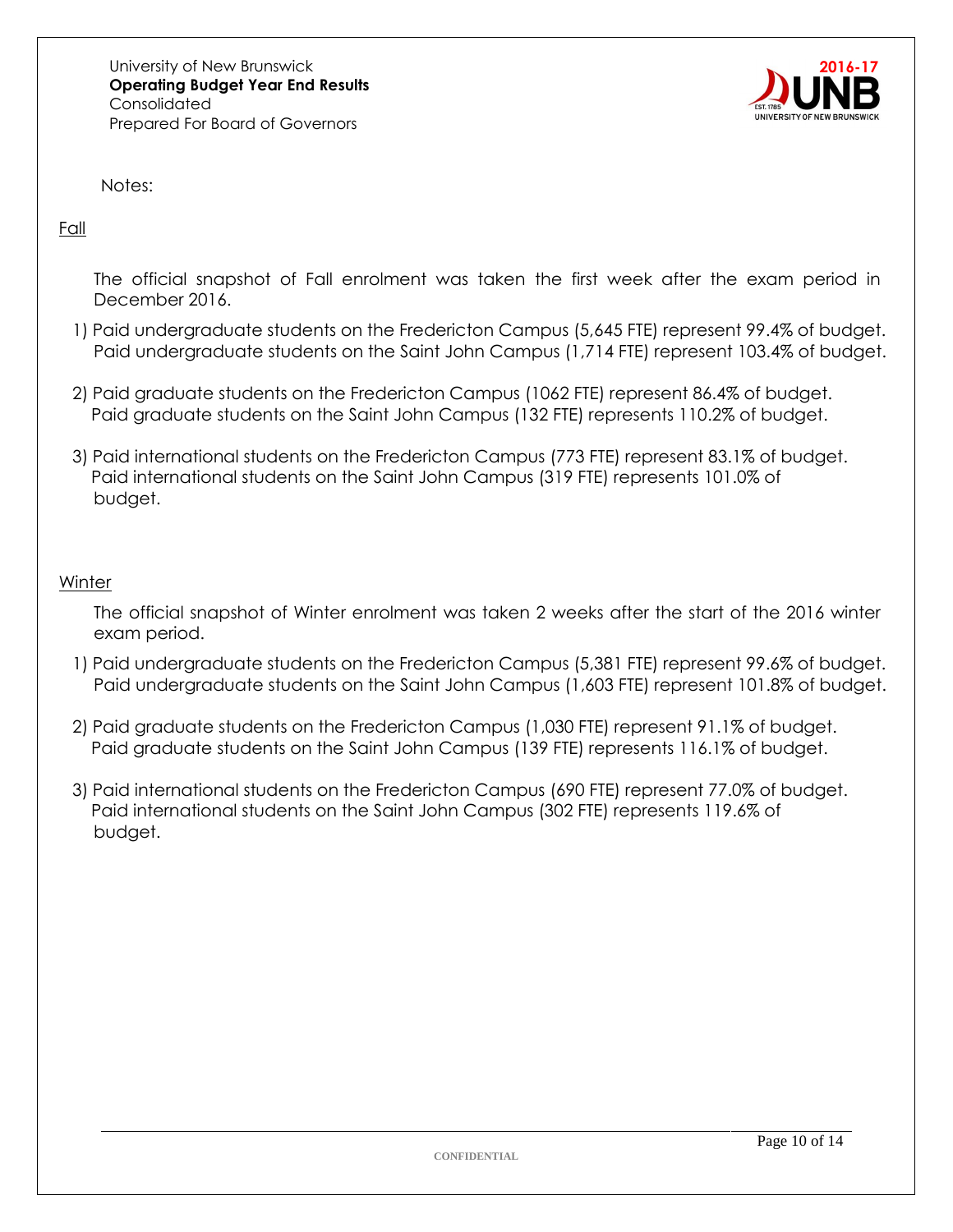

# **Revenue**

## **Provincial Operating Grant**

The University received confirmation on June 1, 2016 that the 2016-17 Provincial Operating Grant was frozen at the 2015-16 level. However, the final allocation formula implemented by the Province resulted in a \$370.1 thousand decrease in the unrestricted operating grant.

## **Student Fee Income**

#### **Table 3: Major Drivers of Variance in Student Fee Income**

|                                                    |                                                                                           |      | Total           |
|----------------------------------------------------|-------------------------------------------------------------------------------------------|------|-----------------|
| Increase (Decrease) in \$000s                      | Summer                                                                                    | Fall | Winter Variance |
| <b>Undergraduate Tuition</b>                       | $\frac{1}{2}$ (252.4) $\frac{1}{2}$ (185.8) $\frac{1}{2}$ 244.6 $\frac{1}{2}$ (193.6)     |      |                 |
| Undergraduate (Supplementary International Fees)   | $\frac{1}{2}$ (183.8) $\frac{1}{2}$ (299.2) $\frac{1}{2}$ (315.6) $\frac{1}{2}$ (798.5)   |      |                 |
| <b>Graduate Tuition</b>                            | $\frac{1}{2}$ (57.3) $\frac{1}{2}$ (401.6) $\frac{1}{2}$ (344.1) $\frac{1}{2}$ (803.0)    |      |                 |
| <b>Graduate (Supplementary International Fees)</b> | $\frac{1}{2}$ (49.5) $\frac{1}{2}$ (90.1) $\frac{1}{2}$ (74.7) $\frac{1}{2}$ (214.2)      |      |                 |
| Fee remissions, miscellaneous and forfeited fees   | $\frac{1}{2}$ (82.9) $\frac{1}{2}$ 131.5 $\frac{1}{2}$ 150.5 $\frac{1}{2}$ 199.0          |      |                 |
| <b>Total Actual Result</b>                         | $\frac{1}{2}$ (626.0) $\frac{1}{2}$ (845.2) $\frac{1}{2}$ (339.2) $\frac{1}{2}$ (1,810.4) |      |                 |

As shown in Table 3 (above), the consolidated year-end negative result for 2016-17 is attributed to significant unfavorable results for Summer (\$626.0 thousand), Fall (\$845.2 thousand), and Winter (\$339.2 thousand)

Enrolment and student fee income were down on the Fredericton campus for all three terms; although, domestic undergraduate enrolments exceeded budget. The Saint John campus had a positive variance of \$511.5 thousand at year-end due to higher than budgeted domestic undergraduate enrolments and higher than budgeted graduate enrolment.

#### **Other Revenue**

The consolidated year end result for other revenue was a \$1,484.6 thousand negative variance. The Fredericton campus experienced a negative variance of \$1,491.8 thousand mainly related to the College of Extended Learning due to lower than expected revenue in their Health and Safety offering. This was offset by a \$7.2 thousand positive surplus from budget on the Saint John campus. While Saint John College and MBA management fees were less than budgeted this was more than offset by the increase in application fees and rental income.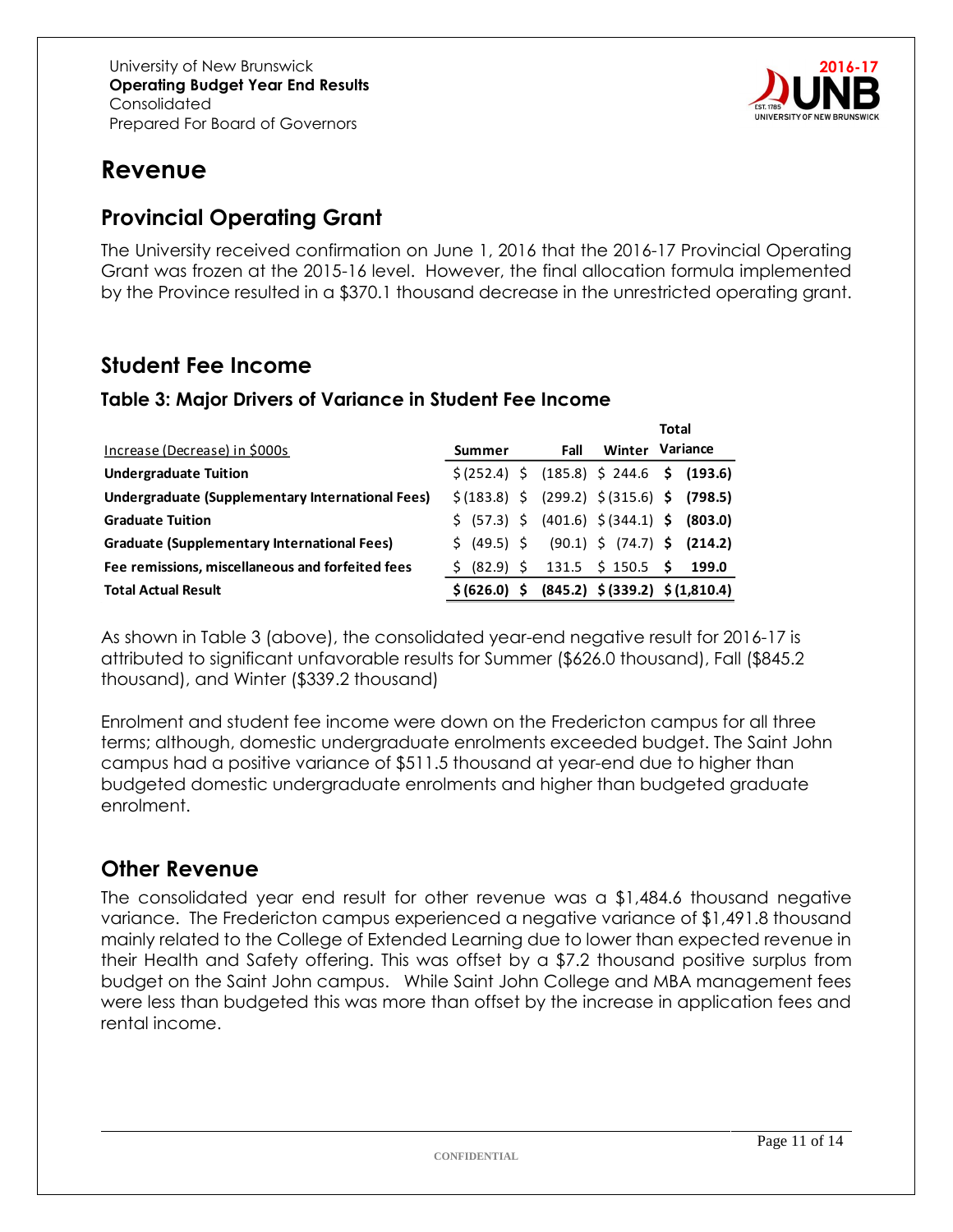

# **Expense**

### *Academic and Research*

The consolidated results for the Academic and Research expenses were \$148.7 thousand better than budget.

This is not a material variance, and does not include a significant single item.

## *Administration and Support Services*

The consolidated year-end result for the Administration and Support Services expenses are \$191.9 thousand better than budget.

While the net variance is not significant, there are some drivers:

Consolidated Administration and Development expenses were over budget by \$337.6 thousand. The major drivers were settlement costs being \$166.0 thousand over budget and bad debt expenses being \$150.7 thousand over budget primarily related to academic off-shore programs.

Consolidated Maintenance & Utilities expenses were under budget by \$529.5 thousand. This was mostly generated by \$726.4 thousand of steam savings on the Fredericton campus, offset by \$196.9 over budget utility costs on the Saint John campus.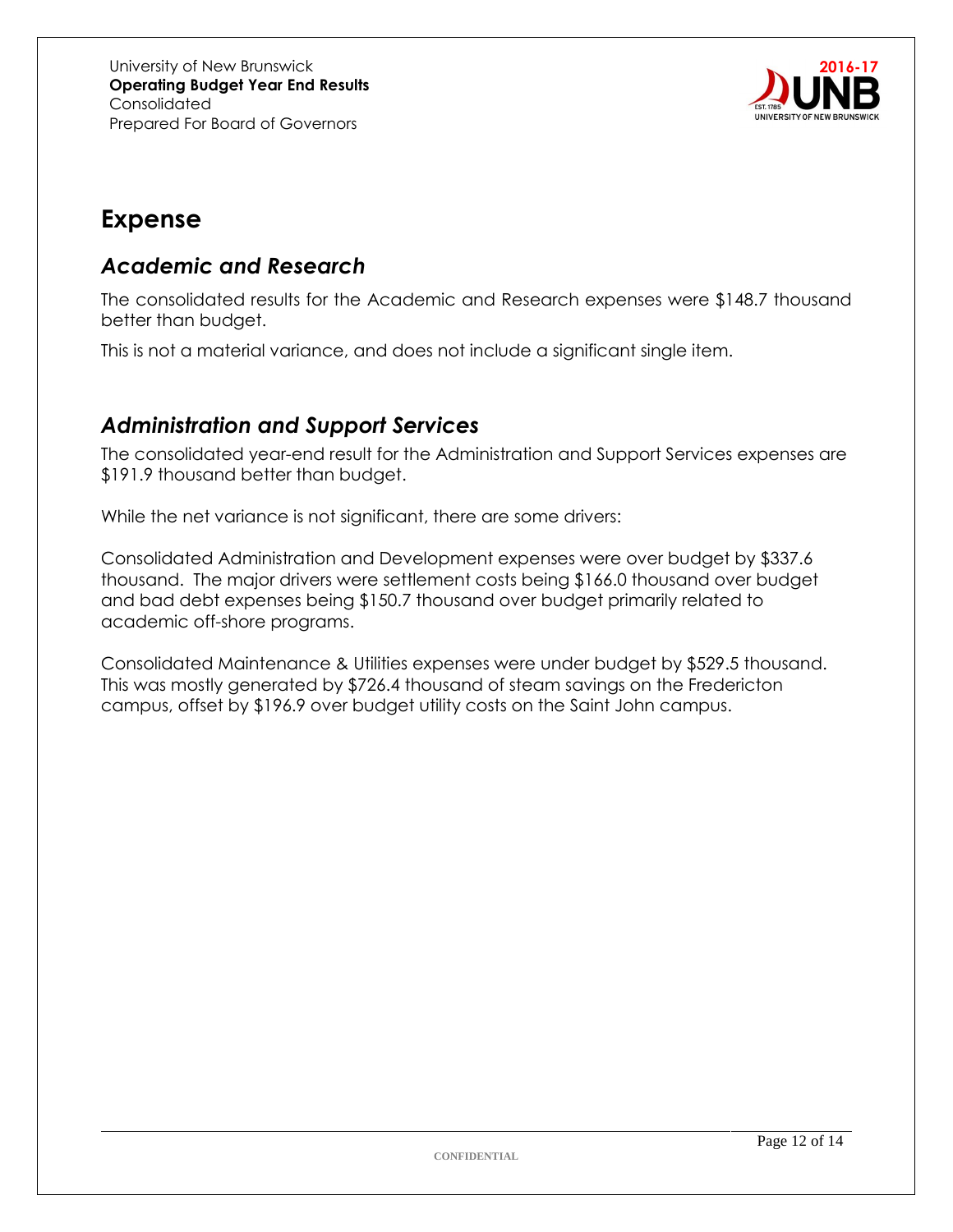

## *In-Year Salary Savings*

Salary savings arise due to position vacancies (resignations, retirements, etc.) that are not filled immediately. The University expects a certain level of salary savings but this can fluctuate depending on actual experience. A portion of salary savings are returned to the units to assist with hiring interim personnel.

The Fredericton Campus had a net salary savings budget of \$3,044.0 thousand. The year end results exceeded budget by \$121.4 thousand as shown in table 4.

The Saint John Campus had a net salary savings target of \$725 thousand. The year end results exceeded budget by \$905.6 thousand

#### **Table 4: Fredericton Campus In-Year Salary Savings**

|                                              | Academic |                          | <b>Non-Academic</b> |                  | <b>Total Savings</b> | Returned |         | <b>Net Savings</b> |         |
|----------------------------------------------|----------|--------------------------|---------------------|------------------|----------------------|----------|---------|--------------------|---------|
| Slice in \$000s                              |          |                          |                     |                  |                      |          |         |                    |         |
| <b>Faculties &amp; Departments</b>           | \$       | $2,739.3$ \$             |                     | $253.4 \quad$ \$ | 2,992.7              | - \$     | 987.6   | Ś                  | 2,005.1 |
| Academic & Student Support                   |          | 187.1                    |                     | 341.2            | 528.2                |          | 174.3   |                    | 353.9   |
| <b>Administration &amp; Support Services</b> |          | 1.6                      |                     | 850.9            | 852.5                |          | 281.3   |                    | 571.2   |
| Maintenance & Utilities                      |          | $\overline{\phantom{a}}$ |                     | 235.2            | 235.2                |          |         |                    | 235.2   |
|                                              |          |                          |                     |                  |                      |          |         |                    |         |
| <b>Total</b>                                 |          | 2,928.0                  |                     | 1,680.6          | 4,608.6              |          | 1,443.2 |                    | 3,165.4 |
|                                              |          |                          |                     |                  |                      |          |         |                    |         |
| <b>Total Salary Savings</b>                  |          |                          |                     |                  |                      |          |         | Ś.                 | 3,165.4 |
| <b>Budget</b>                                |          |                          |                     |                  |                      |          |         | Ś.                 | 3,044.0 |
| Variance                                     |          |                          |                     |                  |                      |          |         | Ś                  | 121.4   |

#### **Table 5: Saint John Campus In-Year Salary Savings**

|                                              | Academic |                          | <b>Non-Academic</b>      | <b>Total Savings</b> |              | Returned |         | <b>Net Savings</b>           |
|----------------------------------------------|----------|--------------------------|--------------------------|----------------------|--------------|----------|---------|------------------------------|
| Slice in \$000s                              |          |                          |                          |                      |              |          |         |                              |
| <b>Faculties &amp; Departments</b>           | \$       | 1,690.1                  | \$<br>294.0 <sup>5</sup> |                      | $1,984.1$ \$ |          | 706.4   | 1,277.69                     |
| Academic & Student Support                   |          | $\overline{\phantom{a}}$ | 377.4                    |                      | 377.4        |          | 152.2   | 225.20                       |
| <b>Administration &amp; Support Services</b> |          | $\overline{\phantom{a}}$ | 237.3                    |                      | 237.3        |          | 110.7   | 126.60                       |
| Maintenance & Utilities                      |          | $\overline{\phantom{a}}$ | 48.0                     |                      | 48.0         |          | 46.9    | 1.10                         |
| <b>Total</b>                                 |          | 1,690.1                  | 956.7                    |                      | 2,646.8      |          | 1,016.2 | 1,630.6                      |
| <b>Total Salary Savings</b>                  |          |                          |                          |                      |              |          |         | \$<br>1,630.6                |
| Budget                                       |          |                          |                          |                      |              |          |         | \$<br>725.0                  |
| Variance                                     |          |                          |                          |                      |              |          |         | \$<br>905.6                  |
|                                              |          |                          |                          |                      |              |          |         | $D_{\text{max}}$ 12 $\pm$ 14 |

**CONFIDENTIAL**